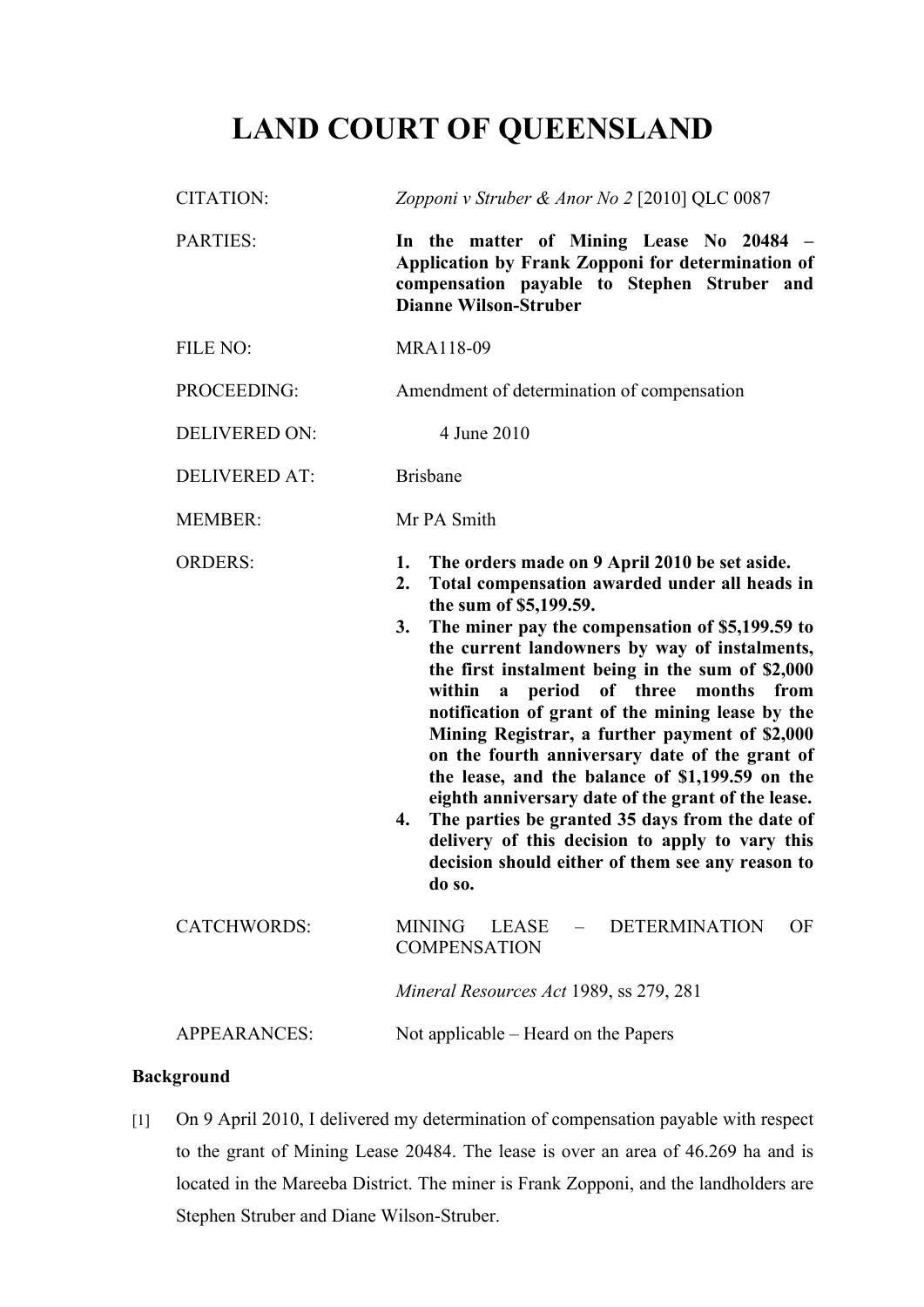- [2] Since delivering the decision, the Mining Registrar, Mareeba District, has brought to the Court's attention the fact that in 2009, he advised the Court that the term of the mining lease had been reduced from 21 years to 10 years. Unfortunately, I was not aware of this advice.
- [3] As the reduction in the term of the mining lease was made prior to the Land Court's decision being delivered, in circumstances where the Court had notice of such reduction in the term, and where such reduction has a significant impact on the quantum of compensation that should have been awarded, I consider it appropriate to set aside my orders made on 9 April 2010 in this matter and to amend the written decision which resulted in the original orders being made.

#### **Amendment of Original Decision**

- [4] I specifically rely on all of the reasons given in my original decision on compensation in this matter,<sup>1</sup> save for such references which relate, both directly and indirectly, to the term of the mining lease being 21 years.
- [5] The following paragraphs relating to the determination of compensation and the terms of payment are in substitution of those contained in the original decision.

#### **Determination**

[6] Having regard to all the circumstances, I consider that the following award will satisfy the requirements of s.281. I determine compensation under Part 7 of the MRA, to satisfy all heads of compensation set forth in subsection 33 of section 281 of the MRA, to be \$10 per hectare per annum for the lease area of 46.269 ha (\$10 x 46.269 x 10) which equates to \$4,626.90. As regards access, I make an award for compensation for access (based on access of 2 ha only), at \$5 per ha, for the 10 year term of the lease  $(2 \times $5 \times 10)$  which amounts to \$100. This results in an award of \$4,726.90, to which I award the additional sum of  $$472.69$  under s.281(4)(e) of the MRA to reflect the compulsory nature of the grant of the mining lease, resulting in total compensation under all heads in the sum of \$5,199.59.

## **Terms of payment**

[7] In relation to the terms, conditions and times when payments should be made, I take into account the quantum of the order, the size of the mining lease and the period of the mining lease. In these circumstances, I order that the miner pay the compensation of \$5,199.59 to the current landowners by way of instalments, the first instalment being in the sum of \$2,000 within a period of three months from notification of grant

<sup>1</sup> See *Zoppini v Struber* [2010] QLC 0067.